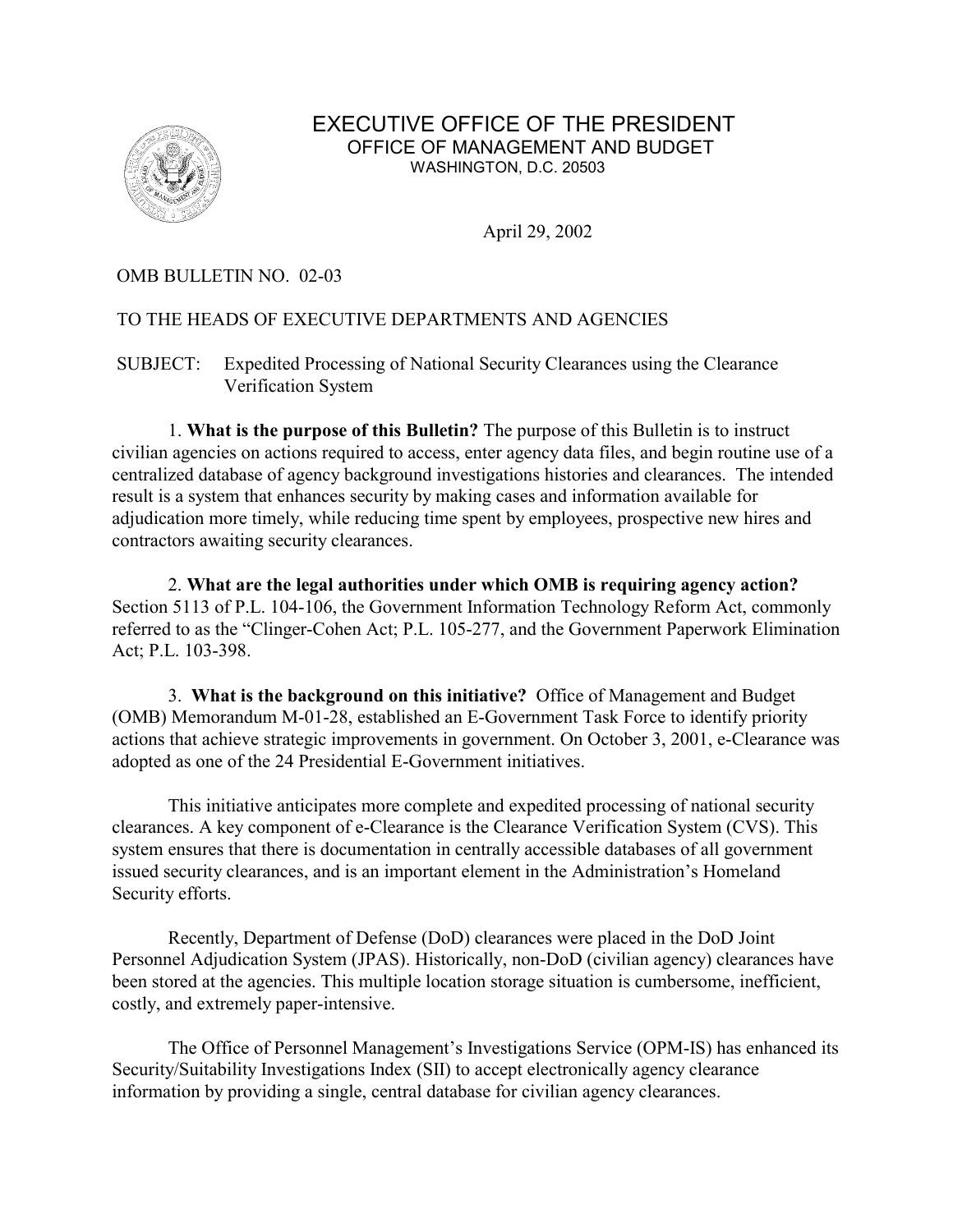4. **What do you anticipate will result from these actions?** DoD and OPM-IS have been working to link JPAS and the SII. The result will be a single search query that triggers a search of both databases in a matter of seconds, rather than days, under old manual methods. Once all civilian agency investigation pointers and clearances are in the SII, it will be a matter of a simple automated search to locate both investigation histories and clearances. This capability will simplify and automate locating investigations and clearances for anyone in DoD or any civilian agency, and will reduce the number of new reinvestigations initiated if the current clearance revealed by the search is acceptable to the adjudicating agency. By reducing the time to locate histories and clearances, and reducing the number of reinvestigations, these improvements will shift the focus of investigative resources to the review of the risk aspects of background investigations.

5. **Who must respond to this Bulletin?** All Executive branch departments and agencies whose clearance records are not in JPAS or an intelligence community database must comply with the Bulletin's requirements.

6. **What actions must be taken?** We ask that you take appropriate action to automate and "load" your clearance information into the combined SII environment. To coincide with the electronic linking of SII and JPAS, agencies must complete these actions no later than January 31, 2003. OPM-IS has agreed to load non-automated records initially, if absolutely necessary, while agencies automate their clearance database records. This is a temporary solution, since frequent periodic revalidation of clearances is required and will compel agencies to automate the process of clearance record data.

For Intelligence agency data, which are a smaller subset of clearances, the e-Clearance project will work with the Intelligence Community to address their needs separately.

Civilian agencies with personnel security investigative authority must coordinate with OPM-IS to also load into the SII a record for investigations completed by the agency.

7. **Who should I contact for guidance on access to the OPM SII?** Your primary contact is John Crandell, OPM's Project Manager for e-Clearance at 202-606-2084, or email at  $JHCrande@opm.gov$ . You should provide him with the name of your agency's project lead by May 3, 2002. Mr. Crandell will provide your representative technical guidance for this data transfer so the initiative may proceed. Your OMB points of contact are Albert Seferian, Senior Program Examiner, 202-395-1041, or email at albert seferian@omb.eop.gov, and Stephen D. Galvan, OMB e-Gov Portfolio Manager, 202-275-4272, or email at sgalvan@omb.eop.gov. You may also refer to OPM Federal Investigations Notice 01-06, Clearance Verification System, (March 5, 2001). OPM intends to issue an updated attachment to that Notice in the near future.

8. **What additional actions must I take?** We ask that you notify the OPM and OMB contacts via e-mail once your agency has completed loading data into the SII system.

9. **Will there be additional actions necessary?** OMB will shortly issue a data call to